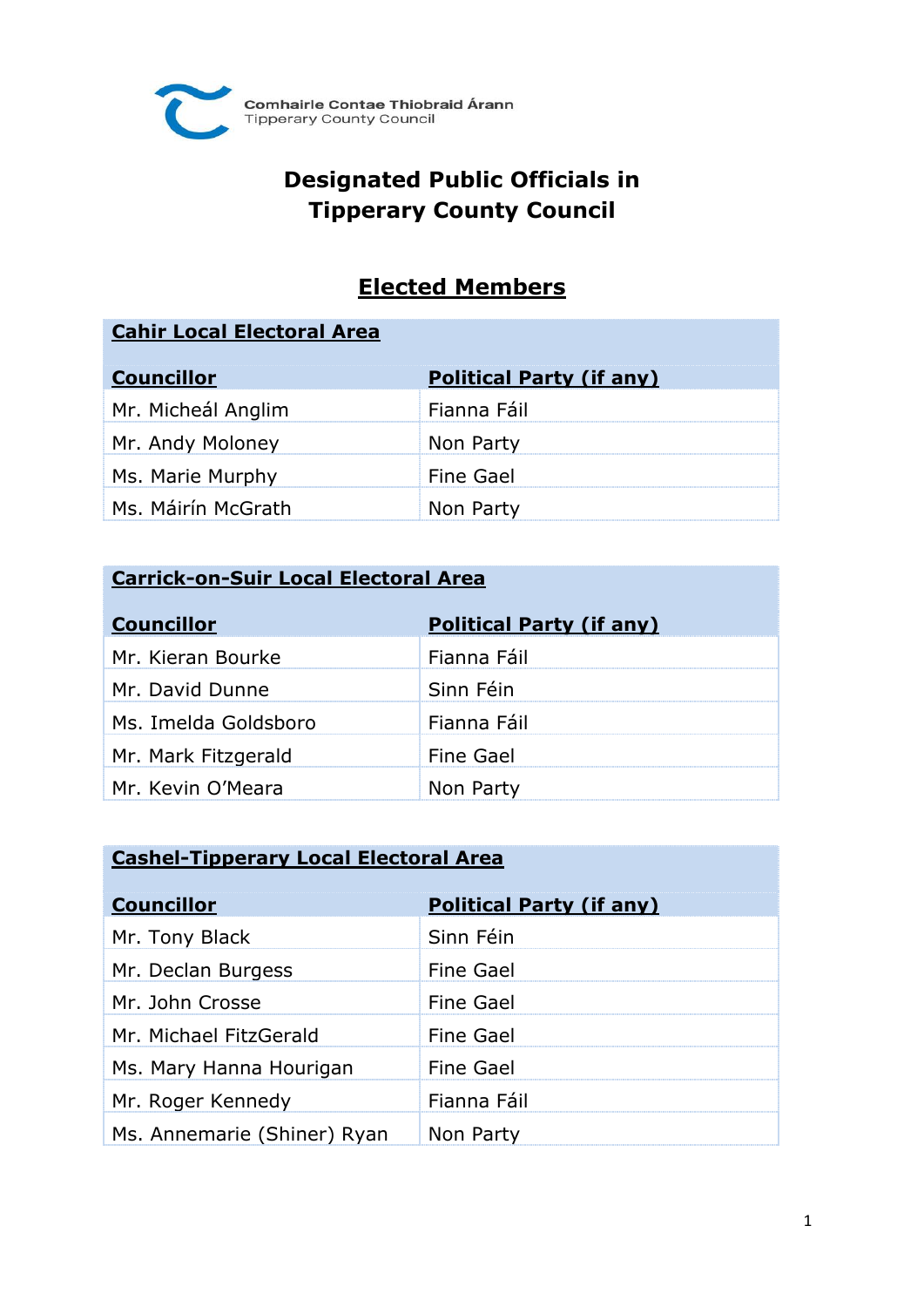

## **Clonmel Local Electoral Area**

| <b>Councillor</b>   | <b>Political Party (if any)</b> |
|---------------------|---------------------------------|
| Mr. Garret Ahearn   | <b>Fine Gael</b>                |
| Ms. Siobhan Ambrose | Fianna Fáil                     |
| Mr. Niall Dennehy   | Non Party                       |
| Mr. Pat English     | Workers and Unemployed Action   |
| Mr. Richie Molloy   | Non Party                       |
| Mr. Michael Murphy  | <b>Fine Gael</b>                |

### **Nenagh Local Electoral Area**

| <b>Councillor</b>   | <b>Political Party (if any)</b> |
|---------------------|---------------------------------|
| Mr. Gerard Darcy    | <b>Fine Gael</b>                |
| Mr. Joe Hannigan    | Non Party                       |
| Mr. Hughie McGrath  | Non Party                       |
| Mr. Seamus Morris   | Non Party                       |
| Mr. Michael O'Meara | Non Party                       |

## **Newport Local Electoral Area**

| <b>Councillor</b>      | <b>Political Party (if any)</b> |
|------------------------|---------------------------------|
| Ms. Fiona Bonfield     | Labour                          |
| Dr. Phyll Bugler       | <b>Fine Gael</b>                |
| Mr. John Carroll       | Fianna Fáil                     |
| Mr. John Rocky McGrath | Non Party                       |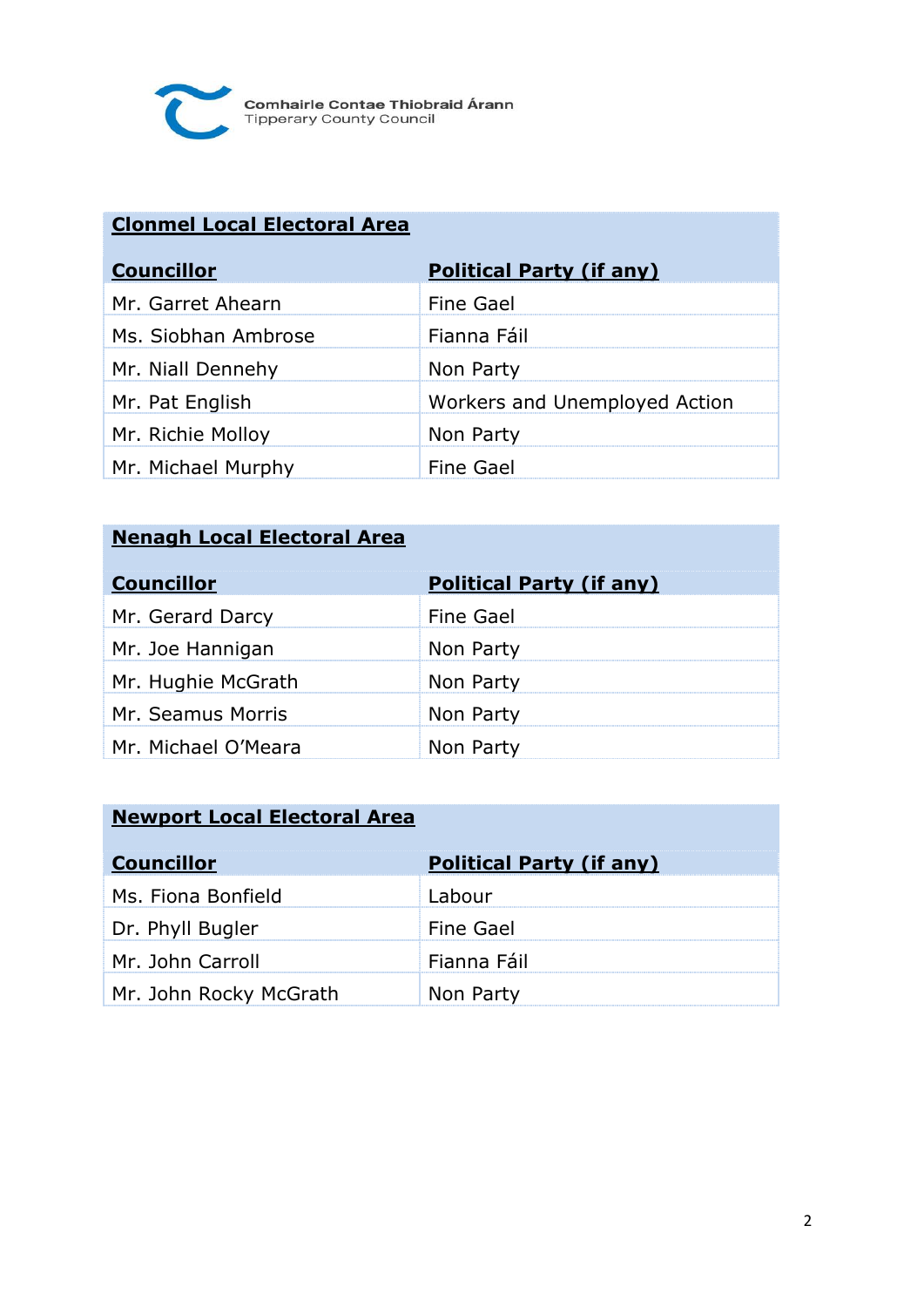

# **Roscrea-Templemore Local Electoral Area**

| <b>Councillor</b>  | <b>Political Party (if any)</b> |
|--------------------|---------------------------------|
| Mr. Noel J. Coonan | <b>Fine Gael</b>                |
| Mr. Shane Lee      | Non Party                       |
| Mr. Eddie Moran    | Non Party                       |
| Mr. Michael Smith  | Fianna Fáil                     |

| <b>Thurles Local Electoral Area</b> |                                 |  |
|-------------------------------------|---------------------------------|--|
| <b>Councillor</b>                   | <b>Political Party (if any)</b> |  |
| Mr. Seamus Hanafin                  | Fianna Fáil                     |  |
| Mr. Micheál Lowry                   | Non Party                       |  |
| Mr. Peter Ryan                      | <b>Fine Gael</b>                |  |
| Mr. Jim Ryan                        | Non Party                       |  |
| Mr. Sean Ryan                       | Fianna Fáil                     |  |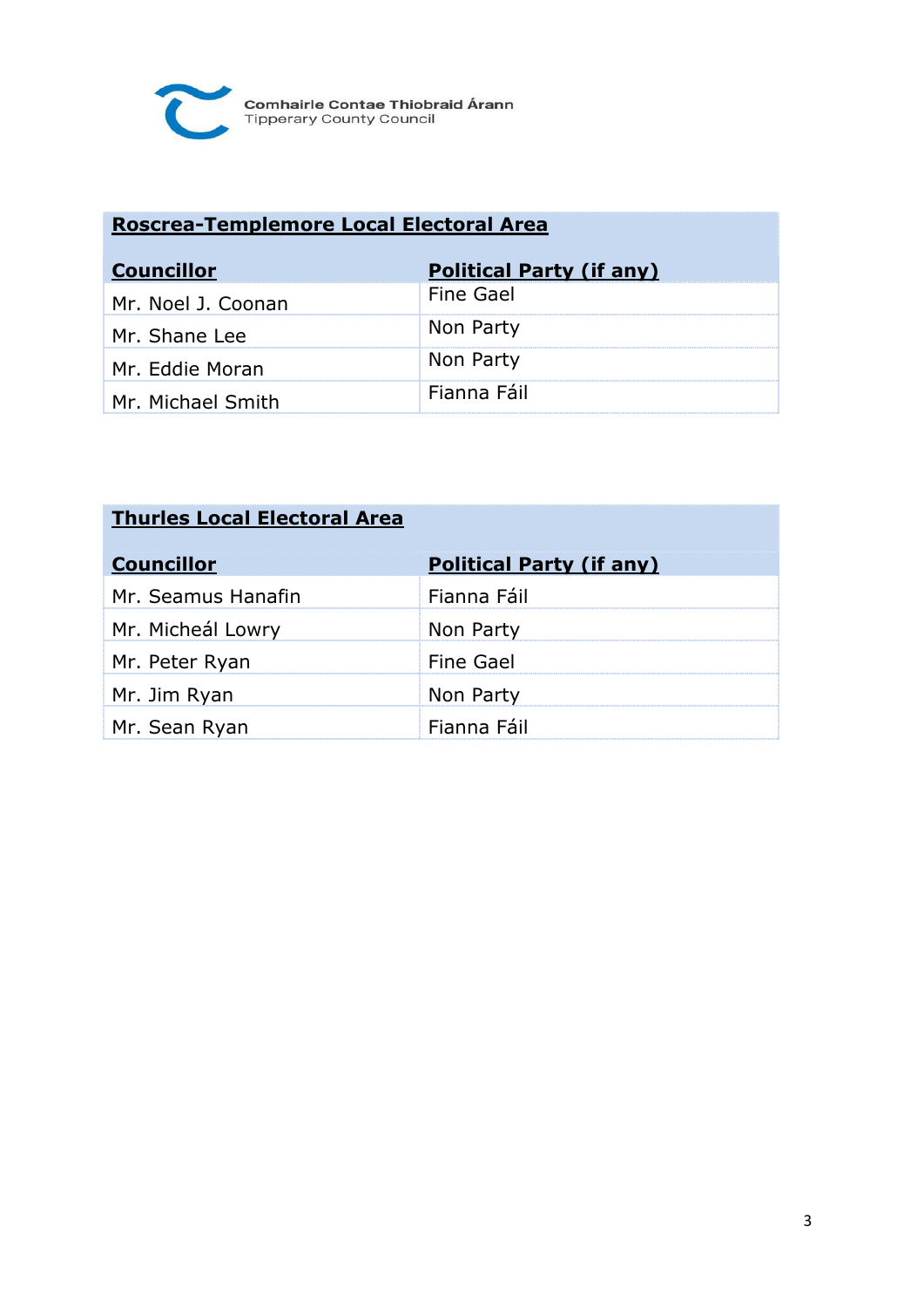

#### **Schedule of Designated Public Officials Tipperary County Council Executive**

| Executive   |                   |                                                                                                                             |
|-------------|-------------------|-----------------------------------------------------------------------------------------------------------------------------|
| <b>Name</b> |                   | <b>Position</b>                                                                                                             |
|             | Joe<br>MacGrath   | <b>Chief Executive</b>                                                                                                      |
|             | Sinead Carr       | Director of Services - Housing Services and<br>Clonmel Borough District                                                     |
|             | Karl Cashen       | Director of Services - Emergency Services,<br>Health and Safety, Library/Cultural and<br>Carrick-on-Suir Municipal District |
|             | Clare Curley      | Director of Services - Corporate, Human<br>Resources, Climate Action and<br><b>Environmental Services</b>                   |
|             | Sean<br>Keating   | Director of Services - Local Authorities<br>Waters Programme (LAWPRO) National                                              |
|             | Sharon<br>Kennedy | Acting Director of Services - Planning,<br>Water Services and Thurles Municipal<br><b>District</b>                          |